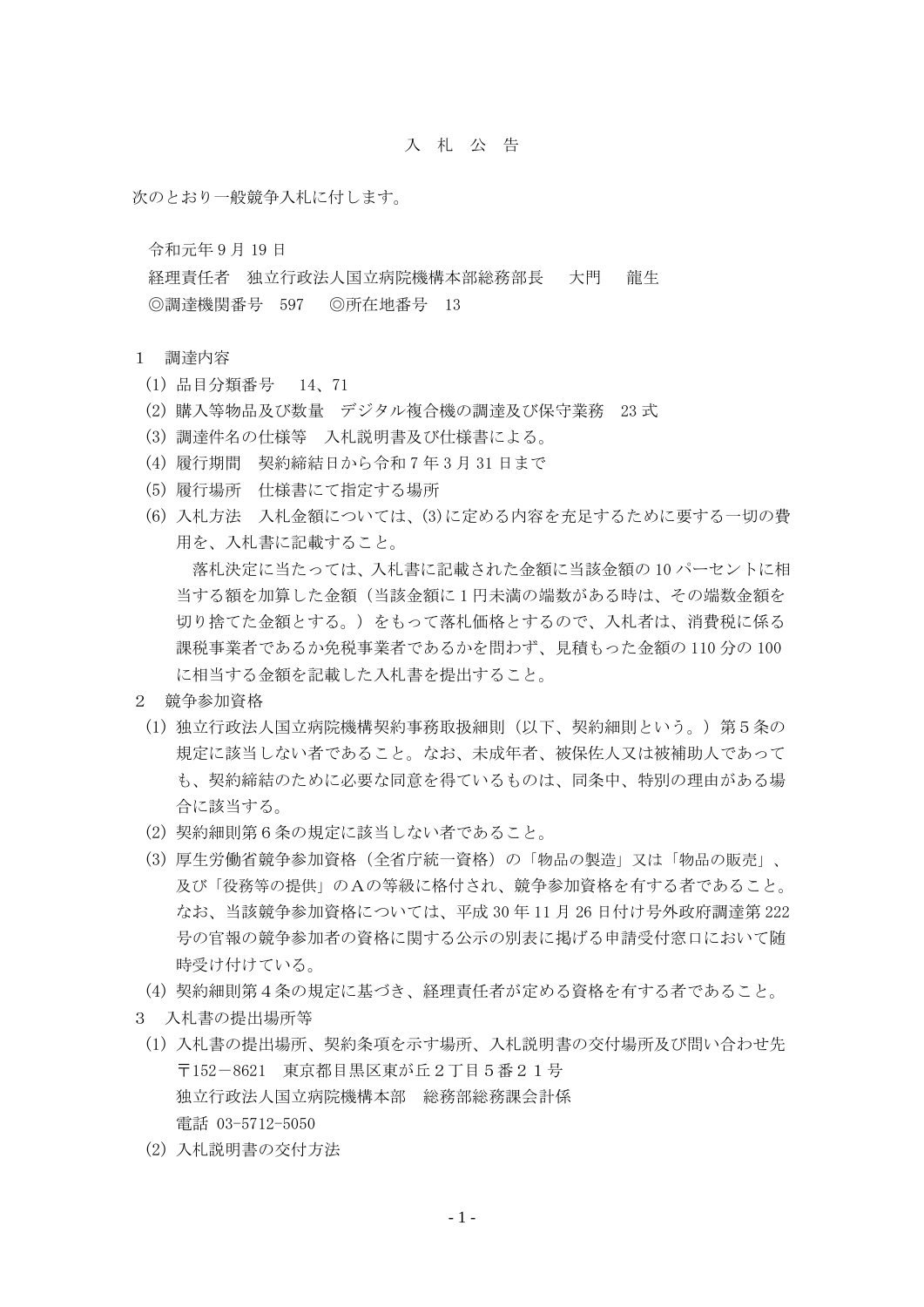上記3(1)の場所にて公告日より交付する。

- (3) 入札書の受領期限 令和元年 11 月 8 日(金)14 時 00 分(郵送する場合には受領期 限までに必着のこと)
- (4) 開札の日時及び場所 令和元年 11 月 11 日(月)15 時 00 分 国立病院機構本部 3 階 会議室 31
- 4 その他
- (1) 契約手続において使用する言語及び通貨 日本語及び日本国通貨
- (2) 入札保証金及び契約保証金 免除
- (3) 入札者に要求される事項 この一般競争に参加を希望する者は、封印した入札書に 本公告に示した物品を納入できることを証明する書類を添付して入札書の受領期限 までに提出しなければならない。入札者は、開札日の前日までの間において、経理 責任者から当該書類に関し説明を求められた場合は、それに応じなければならない。
- (4) 入札の無効 本公告に示した競争参加資格のない者の提出した入札書、入札者に求 められる義務を履行しなかった者の提出した入札書は無効とする。
- (5) 契約書作成の要否 要
- (6) 落札者の決定方法 本公告に示した物品を納入できると経理責任者が判断した資料 を添付して入札書を提出した入札者であって、契約細則第 21 条の規定に基づいて作 成された予定価格の制限の範囲内で、最低価格をもって有効な入札を行った入札者 を落札者とする。
- (7) 詳細は入札説明書による。
- 5 Summary
	- (1) Official in charge of disbursement of the procuring entity: Tatsuo Daimon, Director, Department of General Affairs, National Hospital Organization Headquarters
	- (2) Classification of the services to be procured : 14,71
	- (3) Nature and quantity of the services to be required : Procurement and maintenance of MultiFunction Printer 23 sets
	- (4) Fulfillment period : From Contract date to March 31, 2025
	- (5) Fulfillment place : as provided in the tender documents.
	- (6) Qualification for participating in the tendering procedures : Suppliers eligible for participating in the proposed tender are those who shall :
	- ① not come under Article 5 of the Regulation concerning Contract for National Hospital Organization(NHO). Furthermore, minors, Person under Conservatorship or Person under Assistance that obtained the consent necessary for concluding a contract may be applicable under cases of special reasons within the said clause;
	- ② not come under Article 6 of the Regulation concerning Contract for NHO;
	- ③ have Grade A in "Manufacture of products"or"Sale of products"and"Offer Services"in terms of the qualification for participating in tenders by